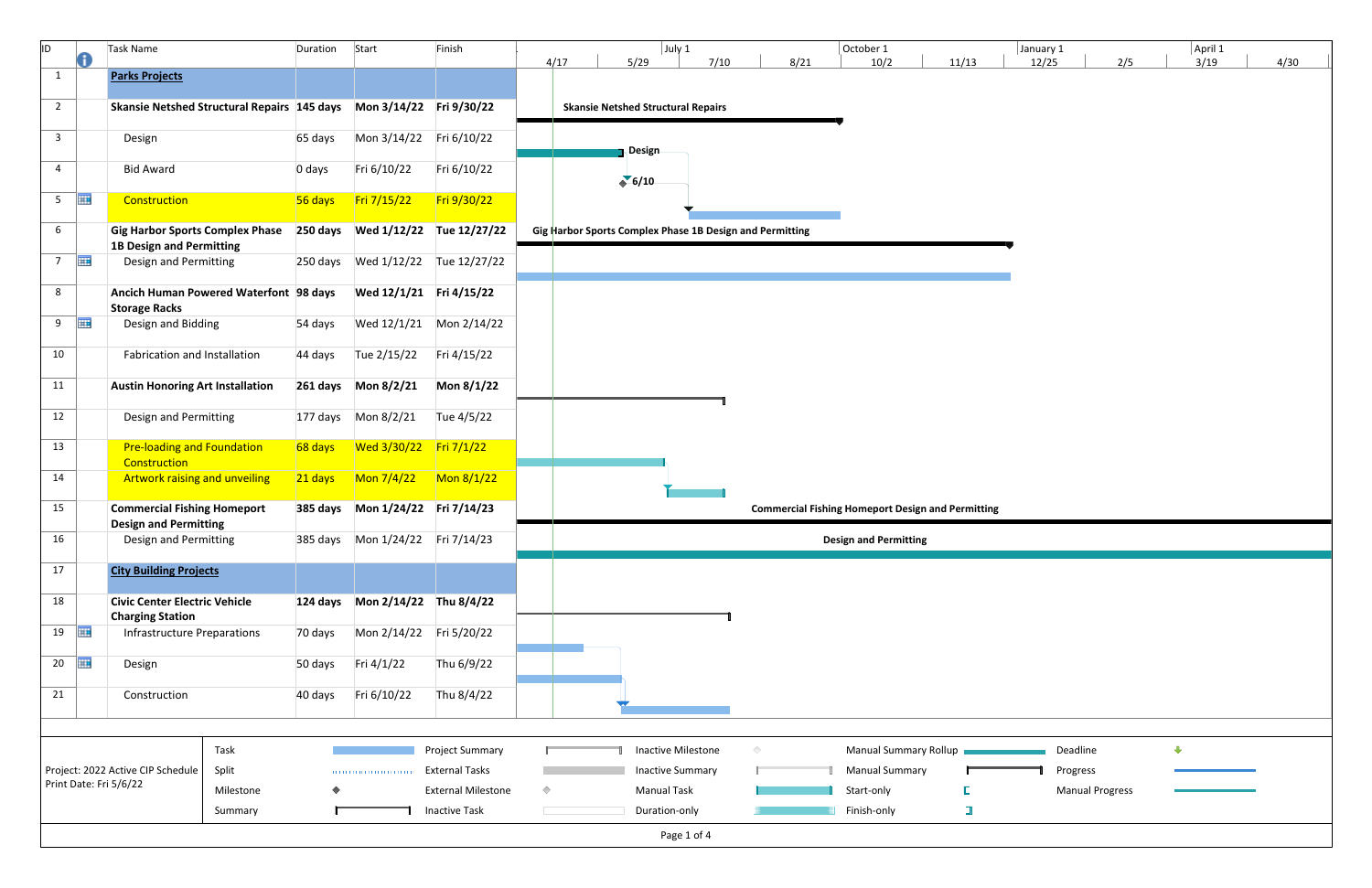| r1<br>10/2   |                   | 11/13       | January 1<br>12/25 |                        | 2/5 |             | April 1<br>3/19 | 4/30 |
|--------------|-------------------|-------------|--------------------|------------------------|-----|-------------|-----------------|------|
|              |                   |             |                    |                        |     |             |                 |      |
|              |                   |             |                    |                        |     |             |                 |      |
|              |                   |             |                    |                        |     |             |                 |      |
|              |                   |             |                    |                        |     |             |                 |      |
|              |                   |             |                    |                        |     |             |                 |      |
|              |                   |             |                    |                        |     |             |                 |      |
|              |                   |             |                    |                        |     |             |                 |      |
|              |                   |             |                    |                        |     |             |                 |      |
|              |                   |             |                    |                        |     |             |                 |      |
|              |                   |             |                    |                        |     |             |                 |      |
|              |                   |             |                    |                        |     |             |                 |      |
|              |                   |             |                    |                        |     |             |                 |      |
|              |                   |             |                    |                        |     |             |                 |      |
|              |                   |             |                    |                        |     |             |                 |      |
|              |                   |             |                    |                        |     |             |                 |      |
|              |                   |             |                    |                        |     |             |                 |      |
|              |                   |             |                    |                        |     |             |                 |      |
|              |                   |             |                    |                        |     |             |                 |      |
|              |                   |             |                    |                        |     |             |                 |      |
|              |                   |             |                    |                        |     |             |                 |      |
|              |                   |             |                    |                        |     |             |                 |      |
|              |                   |             |                    |                        |     |             |                 |      |
|              |                   |             |                    |                        |     |             |                 |      |
|              |                   |             |                    |                        |     |             |                 |      |
|              |                   |             |                    |                        |     |             |                 |      |
|              |                   |             |                    |                        |     |             |                 |      |
|              |                   |             |                    |                        |     |             |                 |      |
|              |                   |             |                    |                        |     |             |                 |      |
|              |                   |             |                    |                        |     |             |                 |      |
|              |                   |             |                    |                        |     |             |                 |      |
|              |                   |             |                    |                        |     |             |                 |      |
|              | al Summary Rollup |             |                    | Deadline               |     | $\bigoplus$ |                 |      |
| al Summary   |                   | Г           |                    | Progress               |     |             |                 |      |
| only<br>only |                   | E<br>$\Box$ |                    | <b>Manual Progress</b> |     |             |                 |      |

| A<br>4/17<br>5/29<br>7/10<br>8/21<br>11/13<br>12/25<br>10/2<br>Mon 10/31/22<br><b>Bogue Visitor's Center Building</b><br>22<br>Rehabilitiation<br>Mon 3/7/22<br>Mon 4/25/22<br><b>Consultant Selection</b><br>36 days<br>23<br>冊<br>Design/Permitting<br>Mon 4/25/22 Fri 7/29/22<br>70 days<br>24<br><b>HIE</b><br>25<br><b>Bid Award</b><br>$\overline{)0}$ days<br>$*8/22$<br>冊<br>Construction<br>Tue 8/23/22<br>Mon 10/31/22<br>26<br>50 days<br>27<br><b>City Streets Projects</b><br>28<br><b>Public Works Ops Center-Building</b><br>567 days Fri 3/26/21<br>Mon 5/29/23<br><b>Building Design/Permit/Construct</b><br>Design/Permit/Construct<br>306 days Fri 3/26/21<br>Fri 5/27/22<br><b>HH</b><br>Design/Permitting<br>29<br>亜<br>Mon 6/13/22<br><b>Bid Award</b><br>$M$ on 6/13/22<br>30 <sup>°</sup><br>$1$ day<br>Construction<br>250 days Tue 6/14/22<br>Mon 5/29/23<br>31<br>32<br><b>Harborview Dr./Stinson Ave</b><br>Tue 8/2/22<br><b>Intersection Improvements</b><br>33<br>Wed 8/4/21<br>Tue 8/2/22<br>Construction<br>260 days<br>34<br><b>Rosedale St/Stinson Ave</b><br>Wed 6/8/22<br><b>Intersection Improvements</b><br>35<br>Wed 6/8/22<br>Construction<br>36<br>Annual Pavement Maintenance and 253 days Wed 1/5/22<br>Fri 12/23/22<br>Annual Pavement Maintenance and Repair<br>Repair<br>15 days Wed 1/5/22<br>Tue 1/25/22<br>37<br><b>Consultant Selection</b><br><b>THE</b><br>38<br>Fri 2/18/22<br>Mon 5/16/22<br>Design<br>62 days<br>39<br><b>HIE</b><br>Mon 6/13/22<br><b>Bid Award</b><br>Mon 6/13/22<br>0 days<br>6/13<br>140 days    Mon 6/13/22    Fri 12/23/22<br>Construction<br>40<br>41<br>Mid-Block RRFB Crosswalk System 218 days Wed 3/2/22<br>Fri 12/30/22<br>Mon 8/1/22<br>42<br><b>Design</b><br><b>Design</b><br>Task<br>Manual Summary Rollup<br>Deadline<br><b>Project Summary</b><br><b>Inactive Milestone</b><br>$\Diamond$<br><b>Manual Summary</b><br>Split<br><b>External Tasks</b><br><b>Inactive Summary</b><br>Project: 2022 Active CIP Schedule<br>Progress<br><br>Print Date: Fri 5/6/22<br><b>Manual Task</b><br><b>External Milestone</b><br>♦<br>Milestone<br>Start-only<br>$\Box$<br><b>Inactive Task</b><br>Duration-only<br>Finish-only<br>Summary | ID. | Task Name | Duration | Start | Finish |  | July 1 |  | October 1 | January 1 |                        |
|-------------------------------------------------------------------------------------------------------------------------------------------------------------------------------------------------------------------------------------------------------------------------------------------------------------------------------------------------------------------------------------------------------------------------------------------------------------------------------------------------------------------------------------------------------------------------------------------------------------------------------------------------------------------------------------------------------------------------------------------------------------------------------------------------------------------------------------------------------------------------------------------------------------------------------------------------------------------------------------------------------------------------------------------------------------------------------------------------------------------------------------------------------------------------------------------------------------------------------------------------------------------------------------------------------------------------------------------------------------------------------------------------------------------------------------------------------------------------------------------------------------------------------------------------------------------------------------------------------------------------------------------------------------------------------------------------------------------------------------------------------------------------------------------------------------------------------------------------------------------------------------------------------------------------------------------------------------------------------------------------------------------------------------------------------------------------------------------------------------------------------------------------------------------------------------------------------------------------|-----|-----------|----------|-------|--------|--|--------|--|-----------|-----------|------------------------|
|                                                                                                                                                                                                                                                                                                                                                                                                                                                                                                                                                                                                                                                                                                                                                                                                                                                                                                                                                                                                                                                                                                                                                                                                                                                                                                                                                                                                                                                                                                                                                                                                                                                                                                                                                                                                                                                                                                                                                                                                                                                                                                                                                                                                                         |     |           |          |       |        |  |        |  |           |           | 2/5                    |
|                                                                                                                                                                                                                                                                                                                                                                                                                                                                                                                                                                                                                                                                                                                                                                                                                                                                                                                                                                                                                                                                                                                                                                                                                                                                                                                                                                                                                                                                                                                                                                                                                                                                                                                                                                                                                                                                                                                                                                                                                                                                                                                                                                                                                         |     |           |          |       |        |  |        |  |           |           |                        |
|                                                                                                                                                                                                                                                                                                                                                                                                                                                                                                                                                                                                                                                                                                                                                                                                                                                                                                                                                                                                                                                                                                                                                                                                                                                                                                                                                                                                                                                                                                                                                                                                                                                                                                                                                                                                                                                                                                                                                                                                                                                                                                                                                                                                                         |     |           |          |       |        |  |        |  |           |           |                        |
|                                                                                                                                                                                                                                                                                                                                                                                                                                                                                                                                                                                                                                                                                                                                                                                                                                                                                                                                                                                                                                                                                                                                                                                                                                                                                                                                                                                                                                                                                                                                                                                                                                                                                                                                                                                                                                                                                                                                                                                                                                                                                                                                                                                                                         |     |           |          |       |        |  |        |  |           |           |                        |
|                                                                                                                                                                                                                                                                                                                                                                                                                                                                                                                                                                                                                                                                                                                                                                                                                                                                                                                                                                                                                                                                                                                                                                                                                                                                                                                                                                                                                                                                                                                                                                                                                                                                                                                                                                                                                                                                                                                                                                                                                                                                                                                                                                                                                         |     |           |          |       |        |  |        |  |           |           |                        |
|                                                                                                                                                                                                                                                                                                                                                                                                                                                                                                                                                                                                                                                                                                                                                                                                                                                                                                                                                                                                                                                                                                                                                                                                                                                                                                                                                                                                                                                                                                                                                                                                                                                                                                                                                                                                                                                                                                                                                                                                                                                                                                                                                                                                                         |     |           |          |       |        |  |        |  |           |           |                        |
|                                                                                                                                                                                                                                                                                                                                                                                                                                                                                                                                                                                                                                                                                                                                                                                                                                                                                                                                                                                                                                                                                                                                                                                                                                                                                                                                                                                                                                                                                                                                                                                                                                                                                                                                                                                                                                                                                                                                                                                                                                                                                                                                                                                                                         |     |           |          |       |        |  |        |  |           |           |                        |
|                                                                                                                                                                                                                                                                                                                                                                                                                                                                                                                                                                                                                                                                                                                                                                                                                                                                                                                                                                                                                                                                                                                                                                                                                                                                                                                                                                                                                                                                                                                                                                                                                                                                                                                                                                                                                                                                                                                                                                                                                                                                                                                                                                                                                         |     |           |          |       |        |  |        |  |           |           |                        |
|                                                                                                                                                                                                                                                                                                                                                                                                                                                                                                                                                                                                                                                                                                                                                                                                                                                                                                                                                                                                                                                                                                                                                                                                                                                                                                                                                                                                                                                                                                                                                                                                                                                                                                                                                                                                                                                                                                                                                                                                                                                                                                                                                                                                                         |     |           |          |       |        |  |        |  |           |           |                        |
|                                                                                                                                                                                                                                                                                                                                                                                                                                                                                                                                                                                                                                                                                                                                                                                                                                                                                                                                                                                                                                                                                                                                                                                                                                                                                                                                                                                                                                                                                                                                                                                                                                                                                                                                                                                                                                                                                                                                                                                                                                                                                                                                                                                                                         |     |           |          |       |        |  |        |  |           |           |                        |
|                                                                                                                                                                                                                                                                                                                                                                                                                                                                                                                                                                                                                                                                                                                                                                                                                                                                                                                                                                                                                                                                                                                                                                                                                                                                                                                                                                                                                                                                                                                                                                                                                                                                                                                                                                                                                                                                                                                                                                                                                                                                                                                                                                                                                         |     |           |          |       |        |  |        |  |           |           |                        |
|                                                                                                                                                                                                                                                                                                                                                                                                                                                                                                                                                                                                                                                                                                                                                                                                                                                                                                                                                                                                                                                                                                                                                                                                                                                                                                                                                                                                                                                                                                                                                                                                                                                                                                                                                                                                                                                                                                                                                                                                                                                                                                                                                                                                                         |     |           |          |       |        |  |        |  |           |           |                        |
|                                                                                                                                                                                                                                                                                                                                                                                                                                                                                                                                                                                                                                                                                                                                                                                                                                                                                                                                                                                                                                                                                                                                                                                                                                                                                                                                                                                                                                                                                                                                                                                                                                                                                                                                                                                                                                                                                                                                                                                                                                                                                                                                                                                                                         |     |           |          |       |        |  |        |  |           |           |                        |
|                                                                                                                                                                                                                                                                                                                                                                                                                                                                                                                                                                                                                                                                                                                                                                                                                                                                                                                                                                                                                                                                                                                                                                                                                                                                                                                                                                                                                                                                                                                                                                                                                                                                                                                                                                                                                                                                                                                                                                                                                                                                                                                                                                                                                         |     |           |          |       |        |  |        |  |           |           |                        |
|                                                                                                                                                                                                                                                                                                                                                                                                                                                                                                                                                                                                                                                                                                                                                                                                                                                                                                                                                                                                                                                                                                                                                                                                                                                                                                                                                                                                                                                                                                                                                                                                                                                                                                                                                                                                                                                                                                                                                                                                                                                                                                                                                                                                                         |     |           |          |       |        |  |        |  |           |           |                        |
|                                                                                                                                                                                                                                                                                                                                                                                                                                                                                                                                                                                                                                                                                                                                                                                                                                                                                                                                                                                                                                                                                                                                                                                                                                                                                                                                                                                                                                                                                                                                                                                                                                                                                                                                                                                                                                                                                                                                                                                                                                                                                                                                                                                                                         |     |           |          |       |        |  |        |  |           |           |                        |
|                                                                                                                                                                                                                                                                                                                                                                                                                                                                                                                                                                                                                                                                                                                                                                                                                                                                                                                                                                                                                                                                                                                                                                                                                                                                                                                                                                                                                                                                                                                                                                                                                                                                                                                                                                                                                                                                                                                                                                                                                                                                                                                                                                                                                         |     |           |          |       |        |  |        |  |           |           |                        |
|                                                                                                                                                                                                                                                                                                                                                                                                                                                                                                                                                                                                                                                                                                                                                                                                                                                                                                                                                                                                                                                                                                                                                                                                                                                                                                                                                                                                                                                                                                                                                                                                                                                                                                                                                                                                                                                                                                                                                                                                                                                                                                                                                                                                                         |     |           |          |       |        |  |        |  |           |           |                        |
|                                                                                                                                                                                                                                                                                                                                                                                                                                                                                                                                                                                                                                                                                                                                                                                                                                                                                                                                                                                                                                                                                                                                                                                                                                                                                                                                                                                                                                                                                                                                                                                                                                                                                                                                                                                                                                                                                                                                                                                                                                                                                                                                                                                                                         |     |           |          |       |        |  |        |  |           |           |                        |
|                                                                                                                                                                                                                                                                                                                                                                                                                                                                                                                                                                                                                                                                                                                                                                                                                                                                                                                                                                                                                                                                                                                                                                                                                                                                                                                                                                                                                                                                                                                                                                                                                                                                                                                                                                                                                                                                                                                                                                                                                                                                                                                                                                                                                         |     |           |          |       |        |  |        |  |           |           |                        |
|                                                                                                                                                                                                                                                                                                                                                                                                                                                                                                                                                                                                                                                                                                                                                                                                                                                                                                                                                                                                                                                                                                                                                                                                                                                                                                                                                                                                                                                                                                                                                                                                                                                                                                                                                                                                                                                                                                                                                                                                                                                                                                                                                                                                                         |     |           |          |       |        |  |        |  |           |           |                        |
|                                                                                                                                                                                                                                                                                                                                                                                                                                                                                                                                                                                                                                                                                                                                                                                                                                                                                                                                                                                                                                                                                                                                                                                                                                                                                                                                                                                                                                                                                                                                                                                                                                                                                                                                                                                                                                                                                                                                                                                                                                                                                                                                                                                                                         |     |           |          |       |        |  |        |  |           |           |                        |
|                                                                                                                                                                                                                                                                                                                                                                                                                                                                                                                                                                                                                                                                                                                                                                                                                                                                                                                                                                                                                                                                                                                                                                                                                                                                                                                                                                                                                                                                                                                                                                                                                                                                                                                                                                                                                                                                                                                                                                                                                                                                                                                                                                                                                         |     |           |          |       |        |  |        |  |           |           |                        |
|                                                                                                                                                                                                                                                                                                                                                                                                                                                                                                                                                                                                                                                                                                                                                                                                                                                                                                                                                                                                                                                                                                                                                                                                                                                                                                                                                                                                                                                                                                                                                                                                                                                                                                                                                                                                                                                                                                                                                                                                                                                                                                                                                                                                                         |     |           |          |       |        |  |        |  |           |           |                        |
|                                                                                                                                                                                                                                                                                                                                                                                                                                                                                                                                                                                                                                                                                                                                                                                                                                                                                                                                                                                                                                                                                                                                                                                                                                                                                                                                                                                                                                                                                                                                                                                                                                                                                                                                                                                                                                                                                                                                                                                                                                                                                                                                                                                                                         |     |           |          |       |        |  |        |  |           |           |                        |
|                                                                                                                                                                                                                                                                                                                                                                                                                                                                                                                                                                                                                                                                                                                                                                                                                                                                                                                                                                                                                                                                                                                                                                                                                                                                                                                                                                                                                                                                                                                                                                                                                                                                                                                                                                                                                                                                                                                                                                                                                                                                                                                                                                                                                         |     |           |          |       |        |  |        |  |           |           | <b>Manual Progress</b> |
|                                                                                                                                                                                                                                                                                                                                                                                                                                                                                                                                                                                                                                                                                                                                                                                                                                                                                                                                                                                                                                                                                                                                                                                                                                                                                                                                                                                                                                                                                                                                                                                                                                                                                                                                                                                                                                                                                                                                                                                                                                                                                                                                                                                                                         |     |           |          |       |        |  |        |  |           |           |                        |
| Page 2 of 4                                                                                                                                                                                                                                                                                                                                                                                                                                                                                                                                                                                                                                                                                                                                                                                                                                                                                                                                                                                                                                                                                                                                                                                                                                                                                                                                                                                                                                                                                                                                                                                                                                                                                                                                                                                                                                                                                                                                                                                                                                                                                                                                                                                                             |     |           |          |       |        |  |        |  |           |           |                        |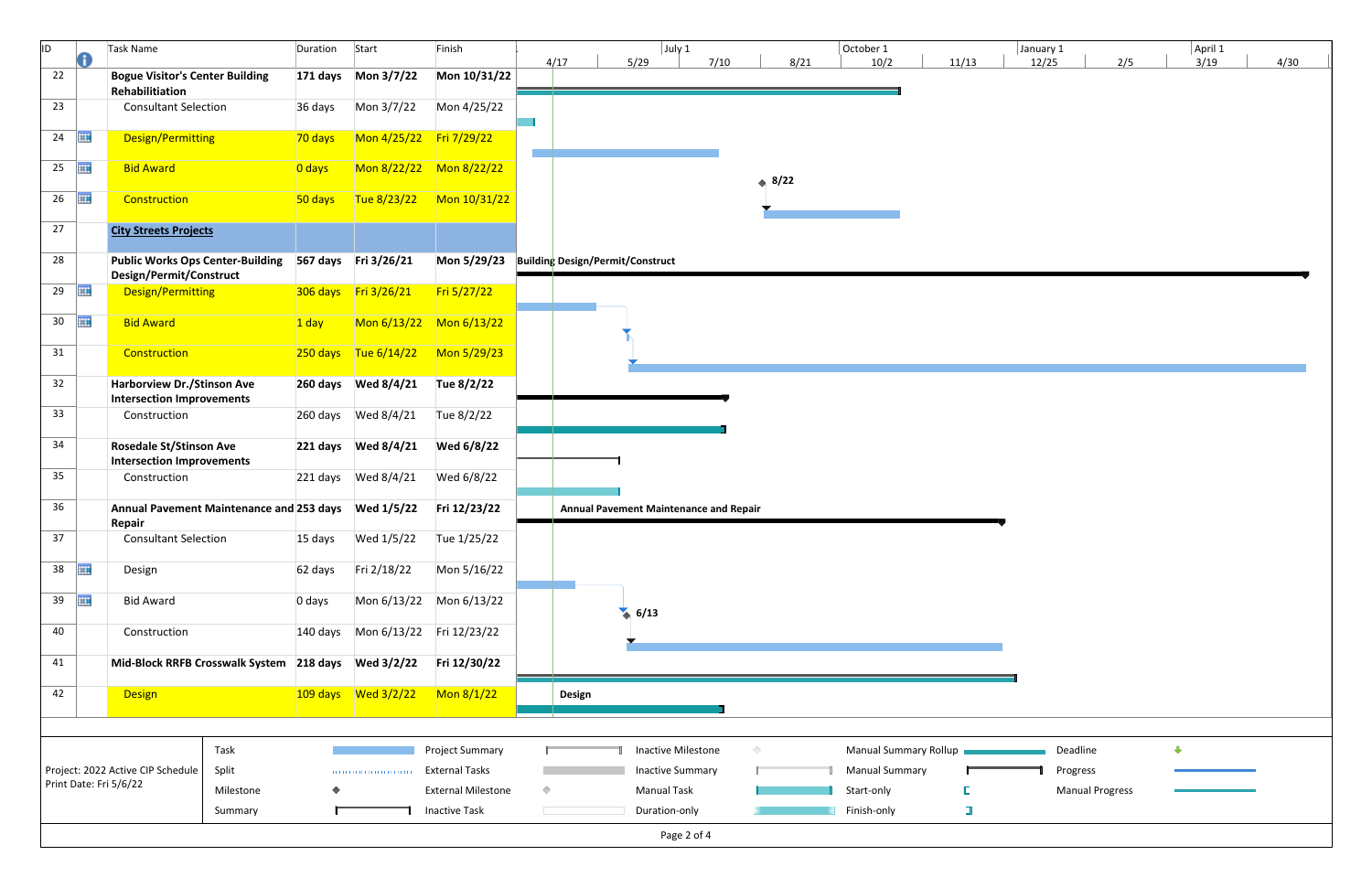| ID                     | Task Name                                                                          | Duration            | Start                | Finish                                                                   |            |                       |      | $ $ July 1              |                |            |      | October 1             |        | January 1                      |                        |     | April 1     |      |  |
|------------------------|------------------------------------------------------------------------------------|---------------------|----------------------|--------------------------------------------------------------------------|------------|-----------------------|------|-------------------------|----------------|------------|------|-----------------------|--------|--------------------------------|------------------------|-----|-------------|------|--|
| O                      |                                                                                    |                     |                      |                                                                          |            | 4/17                  | 5/29 |                         | 7/10           |            | 8/21 | 10/2                  | 11/13  | 12/25                          |                        | 2/5 | 3/19        | 4/30 |  |
| <b>FILE</b><br>43      | Construction                                                                       | 87 days             | Thu $9/1/22$         | Fri 12/30/22                                                             |            |                       |      |                         |                |            |      |                       |        |                                |                        |     |             |      |  |
| 44                     | Burnham Dr. Improvements Ph 1A 750 days Fri 1/1/21                                 |                     |                      | Thu 11/16/23                                                             |            |                       |      |                         |                |            |      |                       |        | Burnham Dr. Improvements Ph 1A |                        |     |             |      |  |
| 45                     | Design and Permitting                                                              |                     | 390 days Fri 1/1/21  | Thu 6/30/22                                                              |            | Design and Permitting |      |                         |                |            |      |                       |        |                                |                        |     |             |      |  |
| 46                     | Construction                                                                       |                     | 360 days Fri 7/1/22  | Thu 11/16/23                                                             |            |                       |      |                         |                |            |      |                       |        |                                |                        |     |             |      |  |
| 47                     | <b>Prentice-Fennimore Half-Width</b><br>Improvements                               |                     |                      |                                                                          |            |                       |      |                         |                |            |      |                       |        |                                |                        |     |             |      |  |
| <b>THE</b><br>48       | <b>Design</b>                                                                      |                     |                      |                                                                          |            |                       |      |                         |                |            |      |                       |        |                                |                        |     |             |      |  |
| 49                     | Construction                                                                       |                     |                      |                                                                          |            |                       |      |                         |                |            |      |                       |        |                                |                        |     |             |      |  |
| 50                     | 38th Ave Improvements Phase 2 -<br><b>Design and Permitting</b>                    |                     | 221 days Thu 3/10/22 | Thu 1/12/23                                                              |            |                       |      |                         |                |            |      |                       |        |                                |                        |     |             |      |  |
| 51 $\frac{1}{2}$       | <b>Consultant Selection</b>                                                        | 33 days             | Thu 3/10/22          | Mon 4/25/22                                                              |            |                       |      |                         |                |            |      |                       |        |                                |                        |     |             |      |  |
| 52                     | <b>Design and Permitting</b>                                                       |                     | 188 days Tue 4/26/22 | Thu 1/12/23                                                              |            |                       |      |                         |                |            |      |                       |        |                                |                        |     |             |      |  |
| 53                     | <b>Water Projects</b>                                                              |                     |                      |                                                                          |            |                       |      |                         |                |            |      |                       |        |                                |                        |     |             |      |  |
| 54                     | <b>Emergency Water Intertie-</b><br><b>Canterwood Blvd</b>                         |                     |                      | 314 days    VVed 9/29/21    VIOn 12/12/22 ater Intertie- Canterwood Blvd |            |                       |      |                         |                |            |      |                       |        |                                |                        |     |             |      |  |
| 55                     | Design                                                                             |                     |                      | 214 days    VVed 9/29/21    Mon 7/25/22                                  |            |                       |      |                         |                |            |      |                       |        |                                |                        |     |             |      |  |
| 56                     | <b>Bid Award</b>                                                                   | 0 days              |                      | Mon 7/25/22 Mon 7/25/22                                                  |            |                       |      |                         | $\binom{1}{2}$ |            |      |                       |        |                                |                        |     |             |      |  |
| 57                     | Construction                                                                       |                     | 100 days Tue 7/26/22 | Mon 12/12/22                                                             |            |                       |      |                         |                |            |      |                       |        |                                |                        |     |             |      |  |
| 58                     | Reid Dr. (55th St Ct) Water Main 196 days Mon 3/28/22 Mon 12/26/22<br>Improvements |                     |                      |                                                                          |            |                       |      |                         |                |            |      |                       |        |                                |                        |     |             |      |  |
| 59 $\frac{1}{2}$       | <b>Design</b>                                                                      | 76 days             |                      |                                                                          |            |                       |      |                         |                |            |      |                       |        |                                |                        |     |             |      |  |
| 60                     | <b>Bid Award</b>                                                                   | $\overline{0}$ days |                      |                                                                          |            |                       |      | $\binom{1}{2}$          |                |            |      |                       |        |                                |                        |     |             |      |  |
| 61                     | Construction                                                                       |                     |                      | $120 \text{ days}$ Tue 7/12/22 Mon 12/26/22                              |            |                       |      |                         |                |            |      |                       |        |                                |                        |     |             |      |  |
| 62                     | <b>Wastewater Projects</b>                                                         |                     |                      |                                                                          |            |                       |      |                         |                |            |      |                       |        |                                |                        |     |             |      |  |
| 63                     | LS#6 (Ryan St) Replacement                                                         |                     |                      |                                                                          |            |                       |      |                         |                |            |      |                       |        |                                |                        |     |             |      |  |
|                        |                                                                                    |                     |                      |                                                                          |            |                       |      |                         |                |            |      |                       |        |                                |                        |     |             |      |  |
|                        | Task                                                                               |                     |                      | <b>Project Summary</b>                                                   |            |                       |      | Inactive Milestone      |                | $\Diamond$ |      | Manual Summary Rollup |        |                                | Deadline               |     | $\bigoplus$ |      |  |
|                        | Split<br>Project: 2022 Active CIP Schedule                                         |                     | -0.000.000.000.000   | <b>External Tasks</b>                                                    |            |                       |      | <b>Inactive Summary</b> |                |            |      | <b>Manual Summary</b> |        |                                | Progress               |     |             |      |  |
| Print Date: Fri 5/6/22 | Milestone                                                                          |                     |                      | <b>External Milestone</b>                                                | $\Diamond$ |                       |      | <b>Manual Task</b>      |                |            |      | Start-only            |        |                                | <b>Manual Progress</b> |     |             |      |  |
|                        | Summary                                                                            |                     |                      | <b>Inactive Task</b>                                                     |            |                       |      | Duration-only           |                |            |      | Finish-only           | $\Box$ |                                |                        |     |             |      |  |
|                        |                                                                                    |                     |                      |                                                                          |            |                       |      | Page 3 of 4             |                |            |      |                       |        |                                |                        |     |             |      |  |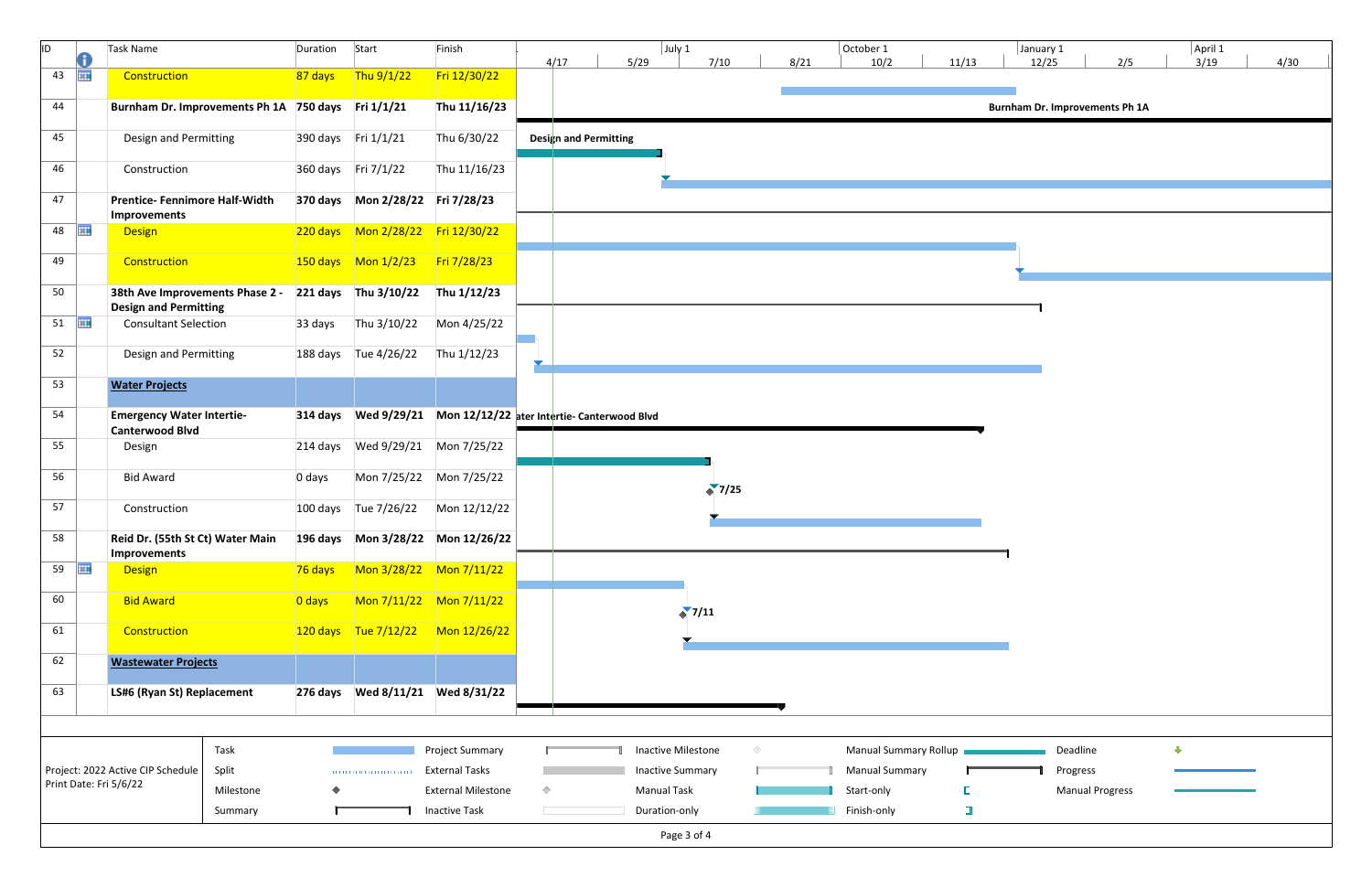| ID. | Œ | Task Name                                                                                                                      | Duration | Start                     | Finish                                  |            | 4/17                        | $ $ July 1<br>5/29      | 7/10       | 8/21 | October 1<br>10/2     | 11/13  | January 1<br>12/25 | 2/5                    |             | April 1<br>3/19 | 4/30 |
|-----|---|--------------------------------------------------------------------------------------------------------------------------------|----------|---------------------------|-----------------------------------------|------------|-----------------------------|-------------------------|------------|------|-----------------------|--------|--------------------|------------------------|-------------|-----------------|------|
| 64  |   | Construction                                                                                                                   |          |                           |                                         |            |                             |                         |            |      |                       |        |                    |                        |             |                 |      |
| 65  |   | LS#12 (Woodhill Dr) Rehabilitation 263 days Mon 11/29/21 Wed 11/30/22 #12 (Woodhill Dr) Rehabilitation Design<br><b>Design</b> |          |                           |                                         |            |                             |                         |            |      |                       |        |                    |                        |             |                 |      |
| 66  |   | Construction                                                                                                                   |          |                           |                                         |            | Construction                |                         |            |      |                       |        |                    |                        |             |                 |      |
| 67  |   | <b>Murphy's Landing Marina</b><br><b>Navigation Channel Dredging</b>                                                           |          |                           | 363 days    Ved 8/11/21    Fri 12/30/22 |            |                             |                         |            |      |                       |        |                    |                        |             |                 |      |
| 68  |   | Design/Permitting                                                                                                              |          |                           |                                         | Permitting |                             |                         |            |      |                       |        |                    |                        |             |                 |      |
| 69  |   | <b>Waterwater Treatment Plant</b><br><b>Digester Upgrades</b>                                                                  |          |                           |                                         |            | nt Digester Upgrades        |                         |            |      |                       |        |                    |                        |             |                 |      |
| 70  |   | <b>Design and Procurement</b>                                                                                                  |          |                           |                                         |            |                             |                         |            |      |                       |        |                    |                        |             |                 |      |
| 71  |   | Construction                                                                                                                   |          | 45 days Fri 7/1/22        | Thu $9/1/22$                            |            |                             |                         |            |      |                       |        |                    |                        |             |                 |      |
| 72  |   | <b>Stormwater Projects</b>                                                                                                     |          |                           |                                         |            |                             |                         |            |      |                       |        |                    |                        |             |                 |      |
| 73  |   |                                                                                                                                |          |                           |                                         |            |                             |                         |            |      |                       |        |                    |                        |             |                 |      |
| 74  |   | <b>Other Department Tasks</b>                                                                                                  |          |                           |                                         |            |                             |                         |            |      |                       |        |                    |                        |             |                 |      |
| 75  |   | <b>Utility Rate Studies</b>                                                                                                    |          |                           | Wed 8/31/22                             |            | <b>Utility Rate Studies</b> |                         |            |      |                       |        |                    |                        |             |                 |      |
| 76  |   | Development and Public Process 81 days                                                                                         |          | Wed 3/2/22                | Wed 6/22/22                             |            | ht and Public Process       |                         |            |      |                       |        |                    |                        |             |                 |      |
| 77  |   | Code Development and Adoption 50 days Thu 6/23/22                                                                              |          |                           | Wed 8/31/22                             |            |                             |                         |            |      |                       |        |                    |                        |             |                 |      |
|     |   |                                                                                                                                |          |                           |                                         |            |                             |                         |            |      |                       |        |                    |                        |             |                 |      |
|     |   |                                                                                                                                |          |                           |                                         |            |                             |                         |            |      |                       |        |                    |                        |             |                 |      |
|     |   |                                                                                                                                |          |                           |                                         |            |                             |                         |            |      |                       |        |                    |                        |             |                 |      |
|     |   |                                                                                                                                |          |                           |                                         |            |                             |                         |            |      |                       |        |                    |                        |             |                 |      |
|     |   |                                                                                                                                |          |                           |                                         |            |                             |                         |            |      |                       |        |                    |                        |             |                 |      |
|     |   |                                                                                                                                |          |                           |                                         |            |                             |                         |            |      |                       |        |                    |                        |             |                 |      |
|     |   | Task                                                                                                                           |          |                           | Project Summary                         |            |                             | Inactive Milestone      | $\Diamond$ |      | Manual Summary Rollup |        | Deadline           |                        | $\bigoplus$ |                 |      |
|     |   | Project: 2022 Active CIP Schedule<br>Split                                                                                     |          | - 0.000 0.000 0.000 0.000 | <b>External Tasks</b>                   |            |                             | <b>Inactive Summary</b> |            |      | <b>Manual Summary</b> |        | Progress           |                        |             |                 |      |
|     |   | Print Date: Fri 5/6/22<br>Milestone                                                                                            |          |                           | <b>External Milestone</b>               | $\Diamond$ |                             | <b>Manual Task</b>      |            |      | Start-only            |        |                    | <b>Manual Progress</b> |             |                 |      |
|     |   | Summary                                                                                                                        |          |                           | <b>Inactive Task</b>                    |            |                             | Duration-only           |            |      | Finish-only           | $\Box$ |                    |                        |             |                 |      |
|     |   |                                                                                                                                |          |                           |                                         |            |                             | Page 4 of 4             |            |      |                       |        |                    |                        |             |                 |      |

| January 1<br>12/25 |                        | 2/5 | 3/19 | April 1 | 4/30 |
|--------------------|------------------------|-----|------|---------|------|
|                    |                        |     |      |         |      |
|                    |                        |     |      |         |      |
|                    |                        |     |      |         |      |
|                    |                        |     |      |         |      |
|                    |                        |     |      |         |      |
|                    |                        |     |      |         |      |
|                    |                        |     |      |         |      |
|                    |                        |     |      |         |      |
|                    |                        |     |      |         |      |
|                    |                        |     |      |         |      |
|                    |                        |     |      |         |      |
|                    |                        |     |      |         |      |
|                    |                        |     |      |         |      |
|                    |                        |     |      |         |      |
|                    |                        |     |      |         |      |
|                    |                        |     |      |         |      |
|                    |                        |     |      |         |      |
|                    |                        |     |      |         |      |
|                    |                        |     |      |         |      |
|                    |                        |     |      |         |      |
|                    | Deadline               |     | ⊕    |         |      |
| 1                  | Progress               |     |      |         |      |
|                    | <b>Manual Progress</b> |     |      |         |      |
|                    |                        |     |      |         |      |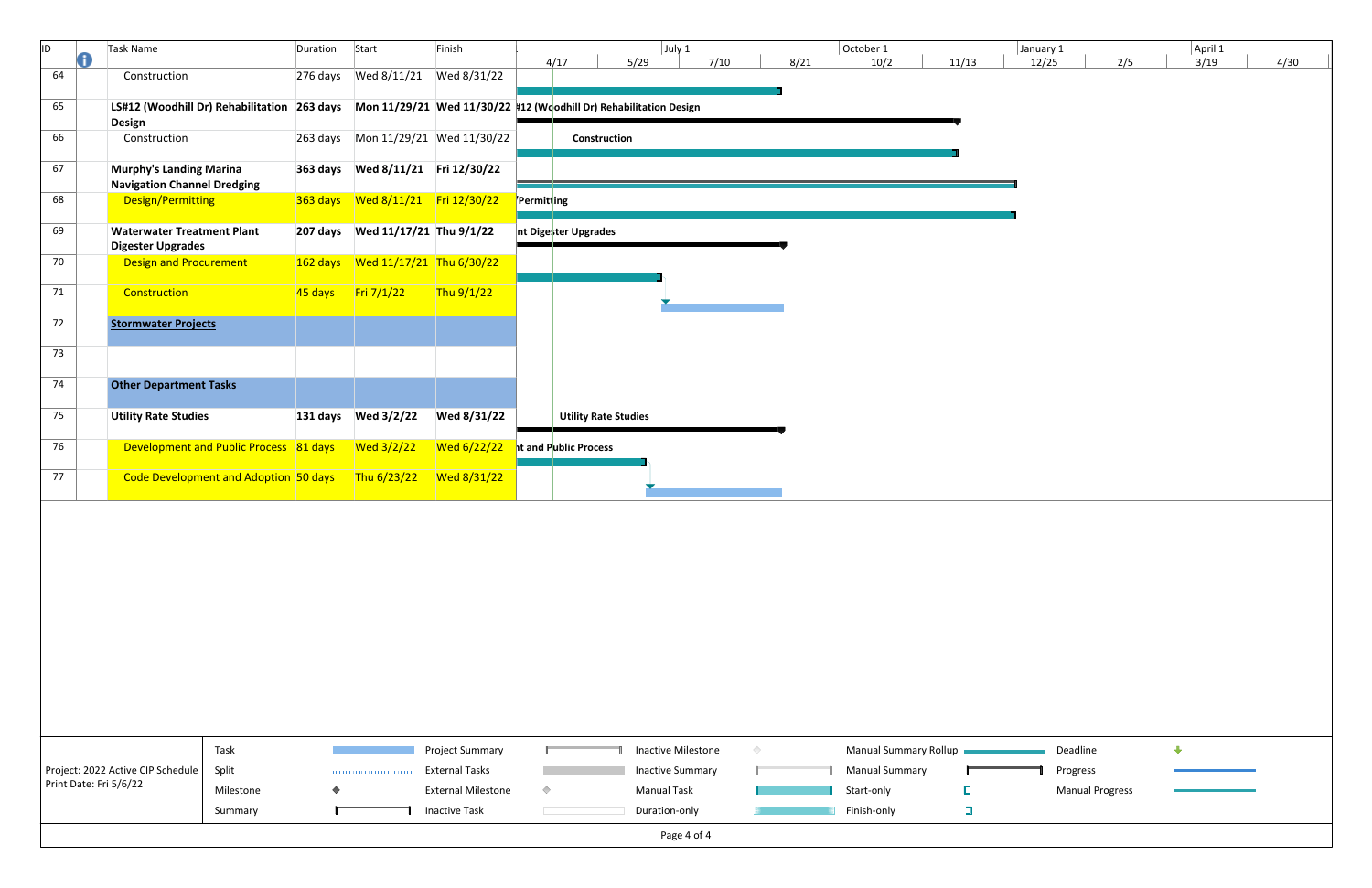*o The City approved a professional services contract with Helix Design Group on March 23, 2022.*

 $\cdot$  design, permitting, and bid support on 03/28/22.

| <b>PROJECT</b>                                                                                                                                                                                                                                                                                                                                                                       | <b>PROJECT DESCRIPTION</b>                                                                                                                                                                                                                                                                                                                                                                                                                                                                                                                                                                                                                                                                                                                                                                                                                                                                                                                                                                                                                                                                                                                                                                                       | <b>STATUS UPDATE</b>                                                                                                                                                                                                                                                                                                                                                                                                                                                                                                                                                     |
|--------------------------------------------------------------------------------------------------------------------------------------------------------------------------------------------------------------------------------------------------------------------------------------------------------------------------------------------------------------------------------------|------------------------------------------------------------------------------------------------------------------------------------------------------------------------------------------------------------------------------------------------------------------------------------------------------------------------------------------------------------------------------------------------------------------------------------------------------------------------------------------------------------------------------------------------------------------------------------------------------------------------------------------------------------------------------------------------------------------------------------------------------------------------------------------------------------------------------------------------------------------------------------------------------------------------------------------------------------------------------------------------------------------------------------------------------------------------------------------------------------------------------------------------------------------------------------------------------------------|--------------------------------------------------------------------------------------------------------------------------------------------------------------------------------------------------------------------------------------------------------------------------------------------------------------------------------------------------------------------------------------------------------------------------------------------------------------------------------------------------------------------------------------------------------------------------|
| <b>PARKS PROJECTS</b>                                                                                                                                                                                                                                                                                                                                                                |                                                                                                                                                                                                                                                                                                                                                                                                                                                                                                                                                                                                                                                                                                                                                                                                                                                                                                                                                                                                                                                                                                                                                                                                                  |                                                                                                                                                                                                                                                                                                                                                                                                                                                                                                                                                                          |
| <b>Skansie Netshed Reroof and Repaint</b><br>Project Budget: \$300,000<br>Fund: Parks Development<br>Objective No.: 6<br>Gig Harbor Sports Complex Phase 1B - Design,<br><b>Permitting, and Construction</b><br>Project Budget: \$1,000,000<br>Fund: Parks Development (Federal Grant, RCO<br>LWCF Grant, HBZ, Park Impact Fees)<br><b>Objective No.: 1</b><br>Project No.: CPP-2007 | This project consists of design, permitting, and<br>construction of minor repairs, siding repairs,<br>repaint the exterior of the building, and re-roof<br>the building.<br>The City has been proceeding with developing a<br>sports complex in Gig Harbor North since the City<br>acquired park land in this area in 2011 in<br>accordance with the 6-year CIP. The City then<br>developed a series of master plans for the sports<br>complex and the scope of the complex increased<br>until 2018 when the project developed into the<br>phased development that we have today. The<br>current project phase consists of two sub-phases<br>that are interrelated but not equivalent. The<br>YMCA will proceed with the Phase 1A project,<br>which consists of two artificial turf fields with<br>associated lighting and parking and is funded in<br>part with the City's previously awarded legislative<br>grant and an RCO grant. Phase 1B requested<br>funding from two RCO grants in 2020 and will<br>proceed to YMCAs Phase 1A. The design and<br>permitting effort for the project is scheduled to<br>be completed in 2022 with construction<br>beginning either at the end of 2022 or in early<br>2023. | o The City approved a professional services contract with Helix Design Grou<br>o City Council approved BCRA, Inc.'s professional services contract for desig<br>o A kick-off meeting was held with BCRA on 03/31/22.<br>o Site survey underway on 04/12/22.<br>• Complete survey of Phase 1A and Phase 1B parcels. This is necessary t<br>Comprehensive tree survey of all Sports Complex parcels.<br>$\bullet$<br>• Survey of all Sports Complex parcel lines to create a Binding Site Plan.<br>o The City is hosting an informational open house on May 11 where Phase |
| Ancich Human Powered Watercraft Storage Racks<br>Project Budget: \$26,000<br>Fund: Park Development<br><b>Objective No.: 8</b><br>Project No.: CPP-2105                                                                                                                                                                                                                              | Design and install custom storage racks with<br>locking mechanisms for the public's canoes,<br>kayaks, and stand-up paddleboards at the Ancich<br>Waterfront Park Boat Storage Facility. This<br>includes a fence to separate the area leased to<br>the Gig Harbor Canoe/Kayak Race Team.                                                                                                                                                                                                                                                                                                                                                                                                                                                                                                                                                                                                                                                                                                                                                                                                                                                                                                                        | o The lottery for storage spaces is complete, with approximately 50 comple<br>o Individual access passcodes are being assigned to each leasee, allowing j<br>and closing of the doors, along with digital cameras).<br>o The storage slots are being assigned unique numbers for the various size<br>o Staff will offer orientation sessions for leasees on Saturday, May 7th fro<br>from $11:30-1$ pm.<br>o Rental period will begin in early May through December 31st.                                                                                                |
| <b>Community Paddler's Dock</b><br>Project Budget: \$300,000<br>Fund: Parks Development (HBZ, Park Impact Fees,<br><b>GHCKRT Donation, Gen. Fund)</b><br><b>Objective No.: 5</b><br>Project No.: CPP-1824                                                                                                                                                                            | Design, permit, and construct a new gangway and<br>float system for use by human powered craft<br>from the existing Jerkovich Pier.                                                                                                                                                                                                                                                                                                                                                                                                                                                                                                                                                                                                                                                                                                                                                                                                                                                                                                                                                                                                                                                                              | o The ribbon cutting was held on Saturday, 04/02/22.<br>o Security fencing is currently being designed and will go out to bid as a Sma<br>staff will install the fencing when it is received.<br>o City has accepted contractor's proposal for supplying and installing addit<br>lead time on materials. Contract working days have been suspended until                                                                                                                                                                                                                 |

<sup>o</sup>*City has accepted contractor's proposal for supplying and installing additional floatation billets. There is a 6‐8 week until materials are delivered.* 

• *Complete survey of Phase 1A and Phase 1B parcels. This is necessary to construct Phase 1B.*

*o The City is hosting an informational open house on May 11 where Phase 1B will be presented.*

<sup>o</sup>*The lottery for storage spaces is complete, with approximately 50 completed and paid for rental agreements*. <sup>o</sup>*Individual access passcodes are being assigned to each leasee, allowing for the City to monitor security (opening* 

<sup>o</sup>*The storage slots are being assigned unique numbers for the various size kayaks and Stand Up Paddleboards*. <sup>o</sup> *Staff will offer orientation sessions for leasees on Saturday, May 7th from 2‐3:30pm and on Tuesday, May 10th* 

s a Small Works project. Public Works Operations

## **CAPITAL IMPROVEMENT PROJECT PUBLIC OUTREACH MATRIX**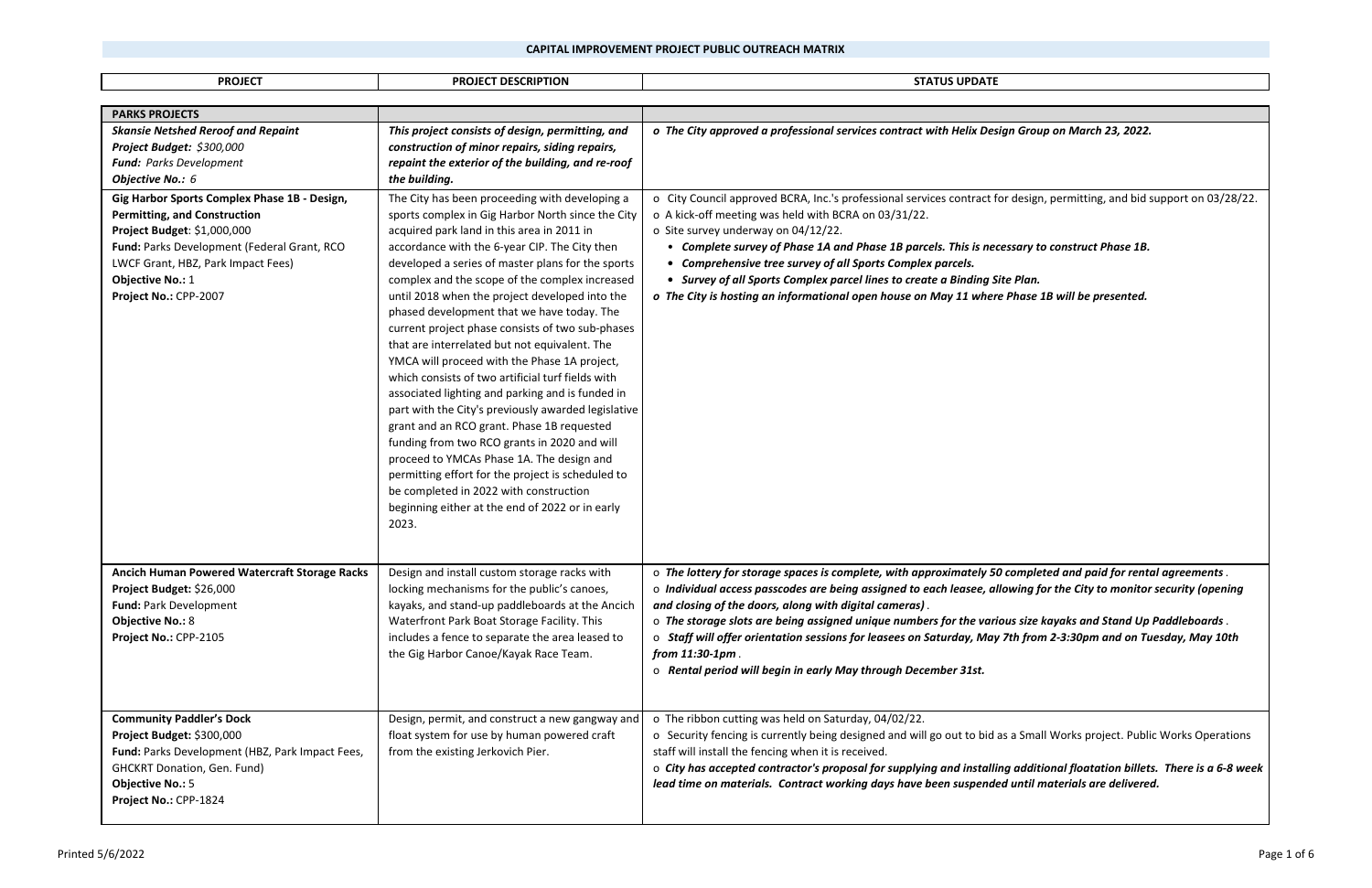## **CAPITAL IMPROVEMENT PROJECT PUBLIC OUTREACH MATRIX**

 $\overline{\text{D}}$  it has been removed from the council agenda. has already been signed by City staff. . Dates for the unveiling ceremony are being *coordinated between the Tribe and the City. Staff is tentatively looking at dates in July.*

March 28th in preparation for construction.

ic Development Investment Funds on 02/25/2022. permit submittals during a 30% design meeting with

rcial fishing operations on April 21, 2022 before

 • *The City is working with DCG on locating more overwater mitigation sites to meet the permit requirements.*   $b$  *ible mitigation.* 

| <b>PROJECT</b>                                                                                                                                                                                                                         | <b>PROJECT DESCRIPTION</b>                                                                                                                                                                                                                                                                                                                                                                                                                                                                                                                                                                        | <b>STATUS UPDATE</b>                                                                                                                                                                                                                                                                                                                                                                                                                                                                                                                                                                               |
|----------------------------------------------------------------------------------------------------------------------------------------------------------------------------------------------------------------------------------------|---------------------------------------------------------------------------------------------------------------------------------------------------------------------------------------------------------------------------------------------------------------------------------------------------------------------------------------------------------------------------------------------------------------------------------------------------------------------------------------------------------------------------------------------------------------------------------------------------|----------------------------------------------------------------------------------------------------------------------------------------------------------------------------------------------------------------------------------------------------------------------------------------------------------------------------------------------------------------------------------------------------------------------------------------------------------------------------------------------------------------------------------------------------------------------------------------------------|
| <b>Austin Estuary Honoring Symbol</b><br>2021 Project Budget: \$75,000 (\$25,000 donations,<br>\$50,000 Public Arts Capital Projects)<br><b>Fund: Public Arts Capital Projects</b><br><b>Objective No.: 1</b><br>Project No.: CPP-1926 | In conjunction with the Puyallup Tribe of Indians,<br>the Gig Harbor Kiwanis Foundation, and the City's<br>Arts Commission, the City Council awarded a<br>contract in 2019 for the placement of an "honor<br>symbol" in Austin Estuary Park to acknowledge<br>the importance of the Tribe as the original<br>residents of Gig Harbor. This project received<br>funding in the 2019 and 2020 budget.<br>Staff is working with the Puyallup Tribe of Indians,<br>a citizen group, and directed by City Council.<br>Honor Symbol, carved from a California Redwood<br>by master carver Guy Capoeman. | o The City received the DAHP permit on 03/14/22.<br>o Staff advertised for bids on 04/07/22 with the bid opening on 04/21/22.<br>• Construction contract fell below the threshold to go to council so it has<br>• Construction contract is out for signature by the Contractor and has a<br>o Staff is coordinating with the Tribe for the unveiling of the artwork. Date<br>coordinated between the Tribe and the City. Staff is tentatively looking at<br>o The Building permit has been approved and received.<br>o City crews have completed the preloading of the site the week of March      |
| <b>Commercial Fishing Homeport Design/Permitting</b><br>Project Budget: \$110,000<br>Fund: Parks Development<br><b>Objective No.: 10</b><br>Project No.: CPP-2204                                                                      | Design and permit for a new float system for the<br>commercial fishing homeport at Ancich Park.                                                                                                                                                                                                                                                                                                                                                                                                                                                                                                   | o The City submitted an application for Port of Tacoma Local Economic De<br>o The City reviewed draft 30% design documents on 03/23/2022 for permi<br>DCG (consultant).<br>o The City will be reviewing 30% design documents with local commercial<br>proceeding with the next design phase.<br>• The City is working with DCG on locating more overwater mitigation<br>Beach mitigation has been identified throughout the Harbor as possible n<br>• City Staff has met with representatives from commercial fishing flee<br>The 60% design will address comments from the fleet representatives. |
| <b>Eddon Boat Park - Brick House Remodel</b><br>2021 Project Budget: \$100,000<br><b>Fund: Parks Development</b><br><b>Objective No.: 10</b><br>Project No.: CPP-1403                                                                  | Remodel and rehabilitate the historic Eddon<br>Residence.                                                                                                                                                                                                                                                                                                                                                                                                                                                                                                                                         | o Certificate of Occupancy is dependent on completion of the new parking<br>Harborview/Stinson intersection improvements.                                                                                                                                                                                                                                                                                                                                                                                                                                                                          |

 *• City Staff has met with representatives from commercial fishing fleet on the 30% design and possible mitigation.* 

rking stalls associated with the construction of the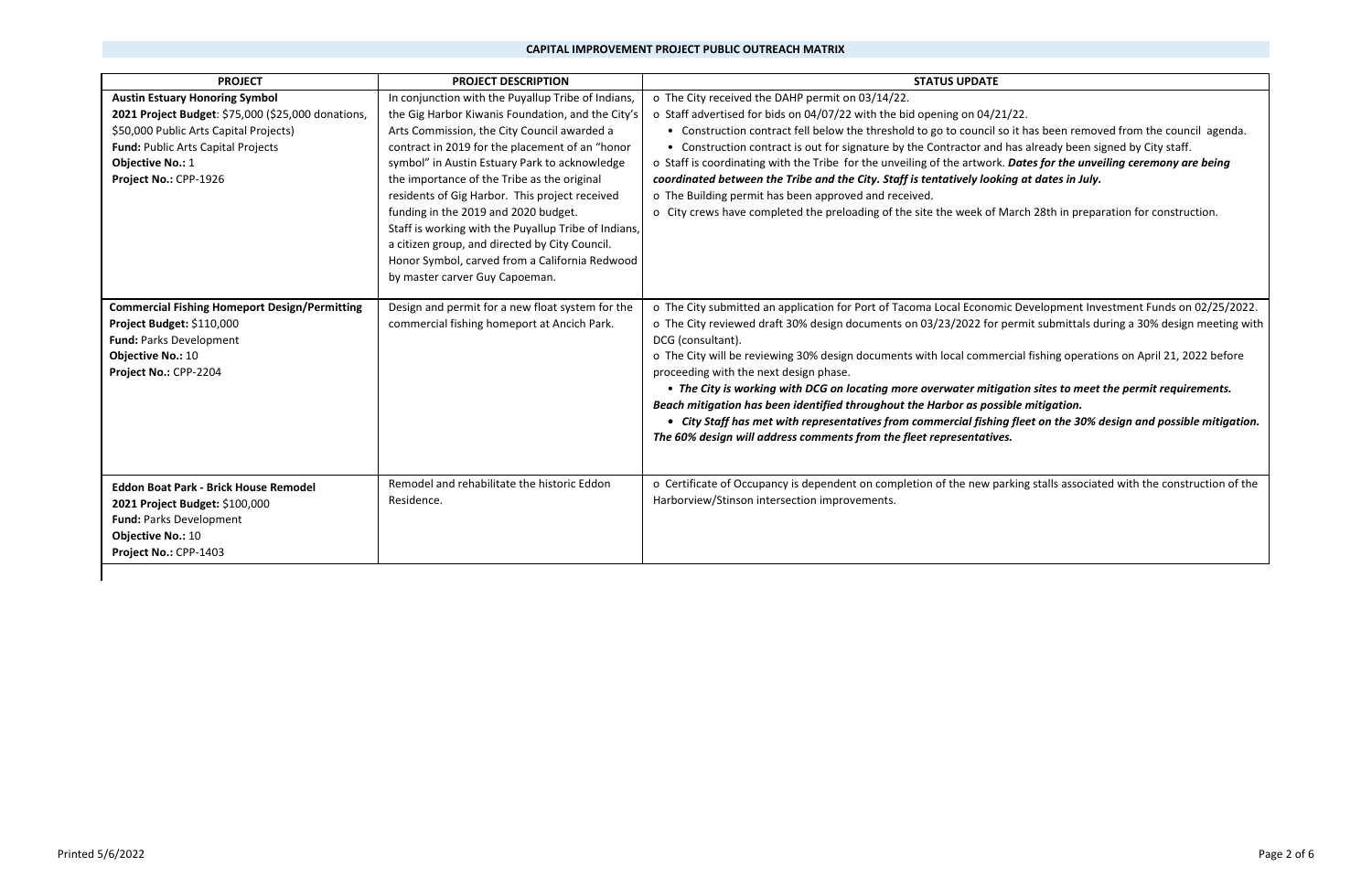*o City staff negotiated a contract with Richaven Architect that was authorized and executed by the City* 

*o The concrete sub‐contractor continues to pour curb/ gutter and sidewalk throughout the project limits. By May 10,*  remaining round about splitter island and for the

<sup>o</sup>*Public Works is completing the final steps to receive the building permit for this project.* <sup>o</sup>*Staff anticipates advertising for bids in May and requesting Council award a public works construction contract in* 

ur in place. r completion to allow the road to open sooner.

| <b>PROJECT</b>                                                                                                                                                                                               | <b>PROJECT DESCRIPTION</b>                                                                                                                                                                                                                                                                                                                         | <b>STATUS UPDATE</b>                                                                                                                                                                                                                                                                                                                                                                                                                                                                                                                                                                                                                                                                                                                                                                                                                                                                                                     |
|--------------------------------------------------------------------------------------------------------------------------------------------------------------------------------------------------------------|----------------------------------------------------------------------------------------------------------------------------------------------------------------------------------------------------------------------------------------------------------------------------------------------------------------------------------------------------|--------------------------------------------------------------------------------------------------------------------------------------------------------------------------------------------------------------------------------------------------------------------------------------------------------------------------------------------------------------------------------------------------------------------------------------------------------------------------------------------------------------------------------------------------------------------------------------------------------------------------------------------------------------------------------------------------------------------------------------------------------------------------------------------------------------------------------------------------------------------------------------------------------------------------|
| <b>CITY BUILDING PROJECTS</b>                                                                                                                                                                                |                                                                                                                                                                                                                                                                                                                                                    |                                                                                                                                                                                                                                                                                                                                                                                                                                                                                                                                                                                                                                                                                                                                                                                                                                                                                                                          |
| <b>Bogue Visitor Center Reroof</b><br>Project Budget: \$85,000<br><b>Fund:</b> City Buildings<br>Objective No.: 3                                                                                            | Re-roof the City's Visitor's Center building in<br>accordance with Building Code requirements.<br>Additionally, the HVAC is beyond its useful life<br>and this project proposes to upgrade the HVAC<br>units.                                                                                                                                      | o City staff negotiated a contract with Richaven Architect that was authorized a<br>Administrator.                                                                                                                                                                                                                                                                                                                                                                                                                                                                                                                                                                                                                                                                                                                                                                                                                       |
| <b>CITY STREETS PROJECTS</b>                                                                                                                                                                                 |                                                                                                                                                                                                                                                                                                                                                    |                                                                                                                                                                                                                                                                                                                                                                                                                                                                                                                                                                                                                                                                                                                                                                                                                                                                                                                          |
| <b>Public Works Operations Center - Building</b><br>Design/Permit/Construct<br>Project Budget: \$3,300,000<br>Fund: Parks, Streets, Water, Storm Capital<br><b>Objective No.: 2</b><br>Project No.: CSP-1307 | This final phase of the project will construct the<br>PW Operations Center building in accordance<br>with the recently completed design and permits.                                                                                                                                                                                               | o Public Works is completing the final steps to receive the building permit for th<br>o Staff anticipates advertising for bids in May and requesting Council award a p<br>June.                                                                                                                                                                                                                                                                                                                                                                                                                                                                                                                                                                                                                                                                                                                                          |
| Harborview Dr/Stinson Ave Intersection<br>Improvements<br>Project Budget: \$2,100,000<br>Fund: Street Capital (TIB Grant, HBZ, TIF)<br><b>Objective No.: 2</b><br>Project No.: CSP-1904                      | Complete the construction of the roundabout and<br>other intersection improvements at Stinson<br>Avenue and Harborview Drive. Due to economies<br>of scale for permitting and civil construction cost,<br>this work will include the construction of<br>additional parking stalls for the Eddon Boat Park<br>Brick House Rehabilitation project.   | o Council authorized the Construction Contract Award to Active Construction Inc.<br>o The project officially started back up on 02/28/22 with the full detour in place.<br>o Council approved a Change Order on 03/14/22 to incentivize quicker completion<br>o All underground utility work has been completed.<br>o The base lift of asphalt has been placed for Stinson Ave and one-lane of Harbo<br><b>Upcoming Work:</b><br>o The concrete sub-contractor continues to pour curb/ gutter and sidewalk throu<br>weather permitting, the red stamped concrete will be poured in the remaining ro<br>crosswalk on Stinson Ave.<br>o The contractor is still on schedule to remove the detour before Memorial Day<br>o The electrical contractor is back on site working on the installation of electrica<br>the street lights and flashing cross walk systems.<br>o Anticipated project physical completion July 2022. |
| <b>Rosedale St/Stinson Ave Intersection</b><br>Improvements<br>2021 Project Budget: \$1,500,000<br>Fund: Street Capital (PSRC grant, TIB grant, TIF)<br>Objective Nos.: 2 & 3<br>Project No.: CSP-1502       | Complete the design, permitting, and<br>construction of approximately 2,700 LF of<br>pavement overlay along Stinson Avenue between<br>Rosedale Street and Pioneer Way. The project will<br>construct a mini roundabout at Stinson/Rosedale<br>and provide an HMA overlay and upgrade the<br>existing non-compliant curb ramps to ADA<br>standards. | o The contractor received the long-awaited luminaires but were rejected by the<br>approved ones that the contractor submitted on and do not meet the specification<br>o Project Completion is not known at this time.                                                                                                                                                                                                                                                                                                                                                                                                                                                                                                                                                                                                                                                                                                    |

*o The base lift of asphalt has been placed for Stinson Ave and one‐lane of Harborview Drive.*

*o The contractor is still on schedule to remove the detour before Memorial Day weekend. o The electrical contractor is back on site working on the installation of electrical conduit and concrete foundations for* 

<sup>o</sup>*The contractor received the long‐awaited luminaires but were rejected by the City because they were not the approved ones that the contractor submitted on and do not meet the specifications in the Public Works Standards.*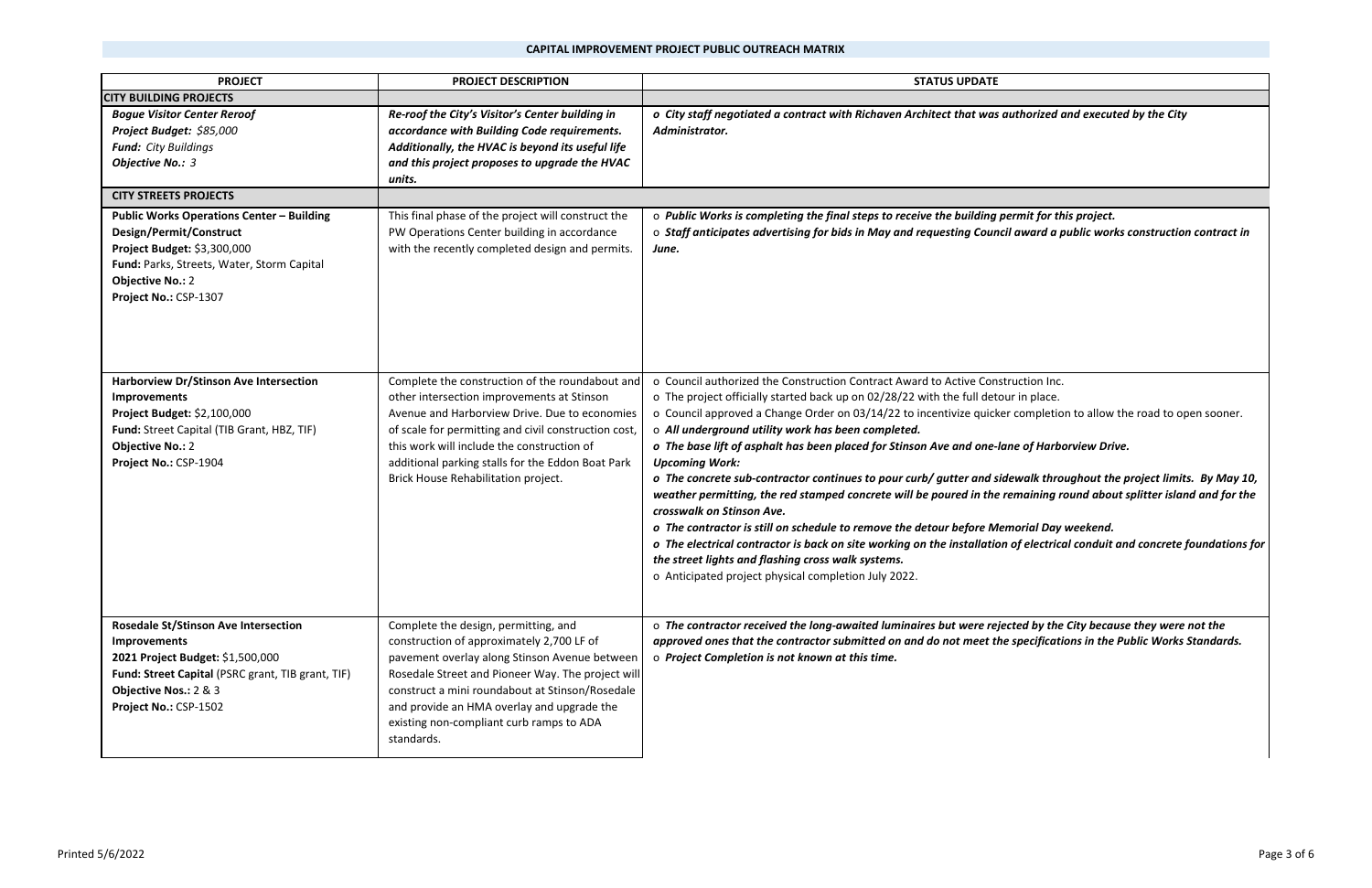## **CAPITAL IMPROVEMENT PROJECT PUBLIC OUTREACH MATRIX**

 90% design documents on 04/13/22. *Staff reviewed and returned comments on 04/22/22.* nt maintenance was held on 03/31/22. on June 1st, with contract award by Council on June

st part of fall.

for the two proposed locations.

ewer pipe, it has been determined that a bridge is

| <b>PROJECT</b>                                    | <b>PROJECT DESCRIPTION</b>                                   | <b>STATUS UPDATE</b>                                                              |
|---------------------------------------------------|--------------------------------------------------------------|-----------------------------------------------------------------------------------|
| <b>Annual Pavement Maintenance and Repair</b>     | Perform pavement replacement, pavement                       | o The consultant <i>delivered</i> 90% design documents on 04/13/22. Staff revie   |
| Project Budget: \$2,500,000                       | repair, or chip sealing of various roadway sections          | o A Study Session on this project and on the general topic of pavement mair       |
| <b>Fund: Street Operating</b>                     | throughout the City, tentatively include 45th St             | • Staff anticipates bidding the project May 18th, with an opening on June         |
| <b>Objective No.: 2</b>                           | Ct., Briarwood Lane, Pt. Fosdick Dr, Wollochet Dr,           | 13th.                                                                             |
| Project No.: CSP-2102                             | Woodhill Drive, the Olympic Dr/Pt Fosdick Dr                 | Repavement will be completed during the end of summer and first part<br>$\bullet$ |
|                                                   | intersection, and Hollycroft St. Pavement                    | A large amount of public outreach will be required for this project.              |
|                                                   | maintenance and repairs include ADA                          |                                                                                   |
| <b>Mid-Block RRFB Crosswalk System</b>            | This objective will provide for the in-house                 | o The City has contracted with a surveying firm to collect survey data for the    |
| Project Budget: \$50,000                          | design, purchase, and in-house construction of               | o Survey received late March.                                                     |
| <b>Fund: Street Capital</b>                       | mid-block pedestrian crosswalks and the                      | o In-house design is anticipated to begin 08/01/22                                |
| <b>Objective No.: 6</b>                           | associated rapid-flash beacon system at 50 <sup>th</sup> St. | o In-house construction is anticipated to begin 09/01/22.                         |
|                                                   | Ct. adjacent to Veterans Memorial Park and along             |                                                                                   |
|                                                   | Soundview Drive near Hunt St.                                |                                                                                   |
|                                                   |                                                              |                                                                                   |
|                                                   |                                                              |                                                                                   |
|                                                   |                                                              |                                                                                   |
|                                                   |                                                              |                                                                                   |
|                                                   |                                                              |                                                                                   |
|                                                   |                                                              |                                                                                   |
|                                                   |                                                              |                                                                                   |
|                                                   |                                                              |                                                                                   |
|                                                   |                                                              |                                                                                   |
| <b>Burnham Dr Improvements Ph 1A</b>              | Complete the design and permitting associated                | o Due to conflict between stream elevation and the existing gravity sewer p       |
| Project Budget: \$2,200,000                       | with approximately 1,400 LF of roadway corridor              | the best option for replacing the culvert at 96th Street.                         |
| Fund: Street Capital (HBZ)                        | improvements along portions of Burnham Drive                 | o Submitted state, federal, and local permit applications in November 2021.       |
| <b>Objective No.: 3</b>                           | (between 96th Street and the northerly Eagles                | o City will develop a mitigation plan for the areas of impact by the wetlan       |
| Project No.: CSP-2003                             | driveway) where gaps exist. Improvements will be             | of conserving a portion of the city-owned parcel located just west of the se      |
|                                                   | consistent with Alternative 3 as described to City           | removing invasives from the same parcel; this will be presented to City Cou       |
|                                                   | Council in November 2020. This work will also                | o City staff is reviewing 90% design.                                             |
|                                                   | replace the existing 24-inch diameter concrete               | o Dept. of Fish & Wildlife and Army Corps of Engineers accepted and are rev       |
|                                                   | culvert with a new fish passable culvert                     |                                                                                   |
|                                                   | (identified separately in Storm Capital). Due to             |                                                                                   |
|                                                   | the proximity of these two capital projects, the             |                                                                                   |
|                                                   | City will see cost savings by bidding and                    |                                                                                   |
|                                                   | constructing these projects together.                        |                                                                                   |
|                                                   |                                                              |                                                                                   |
|                                                   |                                                              |                                                                                   |
| <b>Prentice-Fennimore Half-Width Improvements</b> | Complete a topographic survey, conceptual                    | o City staff has completed the review of the 30% submittal documents and I        |
| Project Budget: \$75,000                          | design, and associated cost estimate for half-               | o City staff presented the Professional Services Contract to Council on 04/       |
| <b>Fund: Street Capital</b>                       | width frontage improvements between Harbor                   | o An Open House was held on 04/27/22 from 5:00 - 6:00pm at Harbor Ridg            |
|                                                   |                                                              |                                                                                   |
| <b>Objective No.: 8</b>                           | Ridge Middle School and Peacock Hill Ave. in                 | o City staff has been working on contacting affected property owners.             |
| Project No.: CSP-2107                             | preparation for possible grant applications in               | • With approval from City Council via Resolution, staff will apply for a grai     |
|                                                   | 2022. This phase will take the project to 30%                | use in 2023. Staff will be making a presentation at the May 12th Study Ses        |
|                                                   | design documents to bid ready.                               |                                                                                   |
|                                                   |                                                              |                                                                                   |

<sup>o</sup>*City will develop a mitigation plan for the areas of impact by the wetlands along the east side of the road consisting of conserving a portion of the city‐owned parcel located just west of the sewer treatment plant (#0221064046) and removing invasives from the same parcel; this will be presented to City Council at a study session and council meeting.*

are reviewing the permit applications.

s and have returned comments to Parametrix *City staff presented the Professional Services Contract to Council on 04/25/22 and it was approved.* or Ridge Middle School's small gymnasium. r a grant in August 2022 for construction funds for

use in 2023. *Staff will be making a presentation at the May 12th Study Session.*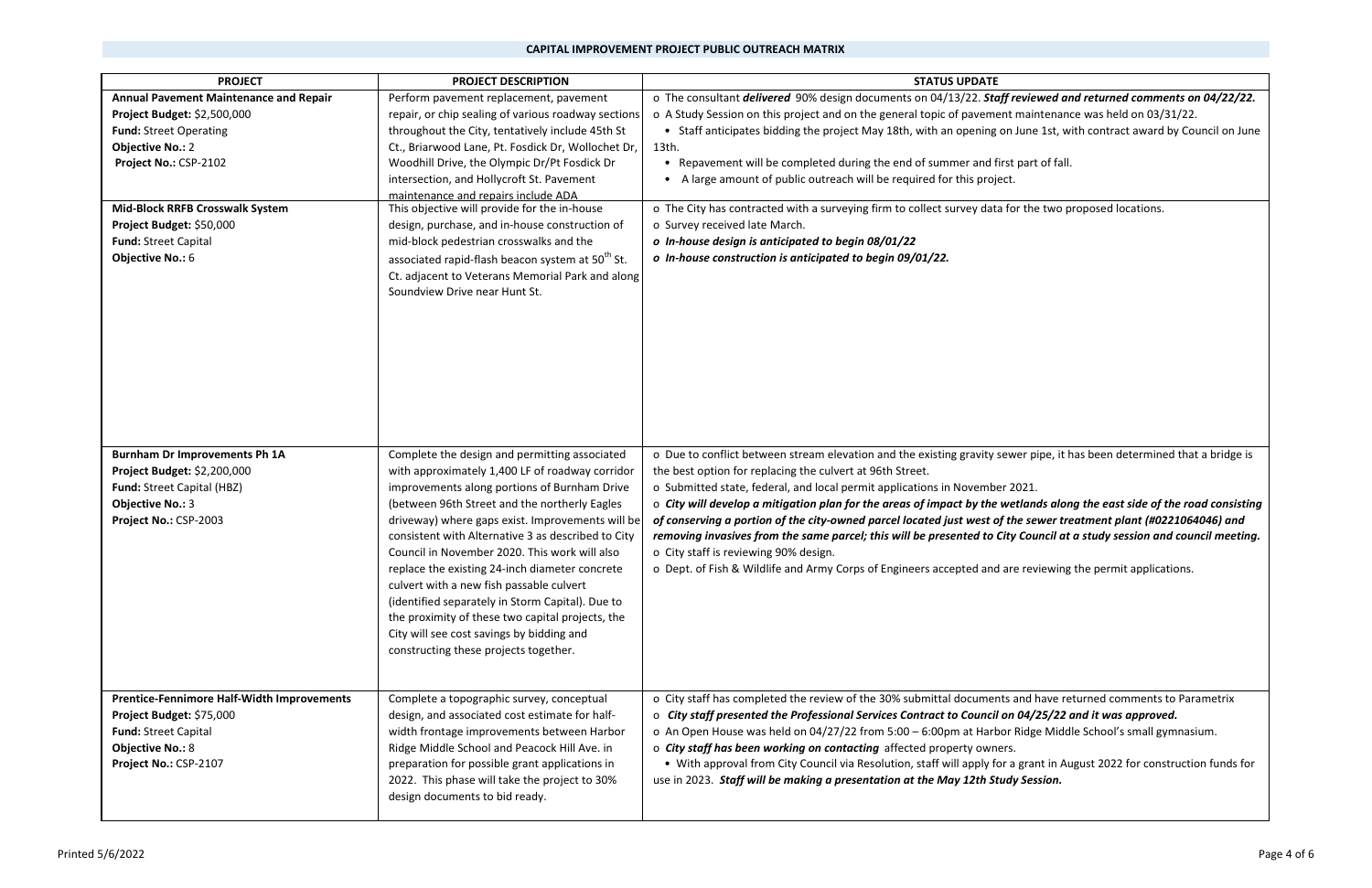| <b>PROJECT</b>                                    | <b>PROJECT DESCRIPTION</b>                          | <b>STATUS UPDATE</b>                                                                                                    |
|---------------------------------------------------|-----------------------------------------------------|-------------------------------------------------------------------------------------------------------------------------|
| <b>Harbor History Museum Driveway Entrance</b>    | Revise the sidewalk and driveway grade at the       | o City Staff will narrow down options to revise the grade of the driveway in summer 2022 so construction can occur in   |
| <b>Revision</b>                                   | entrance to reduce the large change in grade that   | late summer 2022.                                                                                                       |
| Project Budget: \$33,000                          | exists. This work is proposed to be designed by     | o Survey received late March.                                                                                           |
| <b>Fund: Street Capital</b>                       | Engineering Division staff and constructed by       | o The Museum has a prescheduled event on 08/20/22 that staff and the Operations crew will work around.                  |
| <b>Objective No.: 4</b>                           | Operations Division staff.                          |                                                                                                                         |
| Project No.: CSP-2006                             |                                                     |                                                                                                                         |
|                                                   |                                                     |                                                                                                                         |
| <b>WATER PROJECTS</b>                             |                                                     |                                                                                                                         |
| <b>Emergency Water Intertie - Canterwood Blvd</b> | Complete the design, then construct the water       | o City Staff has restarted the design with Carollo to start up the design of the intertie again to serve the hospital.  |
| Project Budget: \$547,000                         | main (approx. 1,600 LF) along Canterwood Blvd       | o Adjacent water purveyors cannot provide adequate flow to all of the Gig Harbor North service area, so the City held a |
| Fund: Water Capital                               | between St. Anthony's hospital and Baker Way        | meeting with St. Anthony Hospital and adjacent purveyors on 03/01/22 to discuss options.                                |
| <b>Objective No.: 2</b>                           | and associated emergency water intertie with an     | o The City is coordinating a minimized emergency scope with St. Anthony's and Washington Water Company.                 |
| Project No.: CSP-1918                             | adjacent water purveyor to provide a redundant      | • The City is coordinating a minimized emergency scope with St. Anthony's and Washington Water Company.                 |
|                                                   | water source in the event of an emergency.          | Staff is working on setting up a meeting with Washington water once the survey is complete.                             |
|                                                   |                                                     | • Jeff will be setting up a meeting with the St. Anthony's soon after the meeting with Washington Water.                |
|                                                   |                                                     |                                                                                                                         |
| Reid Dr (55th St Ct) Water Main Improvements      | This project will replace an aging, deep PVC water  | o The City has contracted with a surveying firm to collect survey data for the proposed project location.               |
| Project Budget: \$300,000                         | main with a new 8-inch water main located along     | o Survey was received on 03/17/22.                                                                                      |
| Fund: Water Capital                               | 55th St. Ct. east of Reid Dr. that currently has    | o In-house design has begun. A 30% layout has been provided to Jeff O and George F to review.                           |
| <b>Objective No.: 4</b>                           | insufficient valve controls.                        | o Staff anticipates advertising for bids in early June 2022.                                                            |
| Project No.: CWP-2208                             |                                                     |                                                                                                                         |
| <b>Well #3 Emergency Repair</b>                   | Design, permitting and construction of              | o Construction completed and the Well was fully operational on June 30, 2021.                                           |
| 2021 Fund: Unbudgeted                             | replacement Well #3A on the same site as the        | o City addressing Dept. of Health (DOH) review comments in order to receive final approval.                             |
| Project No.: CWP-2009                             | existing Well #3.                                   |                                                                                                                         |
|                                                   |                                                     |                                                                                                                         |
| <b>WASTEWATER PROJECTS</b>                        |                                                     |                                                                                                                         |
| LS#6 (Ryan St) Replacement                        | Complete construction of the replacement sewer      | o Construction in progress with anticipated completion in August 2022.                                                  |
| Project Budget: \$1,400,000                       | lift station.                                       |                                                                                                                         |
| <b>Fund: Wastewater Capital</b>                   |                                                     |                                                                                                                         |
| <b>Objective No.: 5</b>                           |                                                     |                                                                                                                         |
| Project No.: CSSP-1706                            |                                                     |                                                                                                                         |
| LS#12 (Woodhill Drive) Rehabilitation             | Complete upgrade and replacement of the sewer       | o Construction in progress with anticipated completion in November 2022.                                                |
| Project Budget: \$2,839,000                       | lift station structural, mechanical, and electrical |                                                                                                                         |
| <b>Fund: Wastewater Capital</b>                   | systems.                                            |                                                                                                                         |
| <b>Objective No.: 2</b>                           |                                                     |                                                                                                                         |
| Project No.: CSSP-2005                            |                                                     |                                                                                                                         |

| ay in summer 2022 so construction can occur in      |
|-----------------------------------------------------|
|                                                     |
|                                                     |
|                                                     |
| he Operations crew will work around.                |
|                                                     |
|                                                     |
|                                                     |
|                                                     |
| n of the intertie again to serve the hospital.      |
| e Gig Harbor North service area, so the City held a |
| 2 to discuss options.                               |
| ony's and Washington Water Company.                 |
|                                                     |
| Anthony's and Washington Water Company.             |
| er once the survey is complete.                     |
| ter the meeting with Washington Water.              |
|                                                     |
|                                                     |
| for the proposed project location.                  |
|                                                     |
| O and George F to review.                           |
|                                                     |
|                                                     |
|                                                     |
| 30, 2021.                                           |
| receive final approval.                             |
|                                                     |
|                                                     |
|                                                     |
| $\overline{\mathbf{2}}$ .                           |
|                                                     |
|                                                     |
|                                                     |
|                                                     |
|                                                     |
|                                                     |
| 2022.                                               |
|                                                     |
|                                                     |
|                                                     |
|                                                     |
|                                                     |